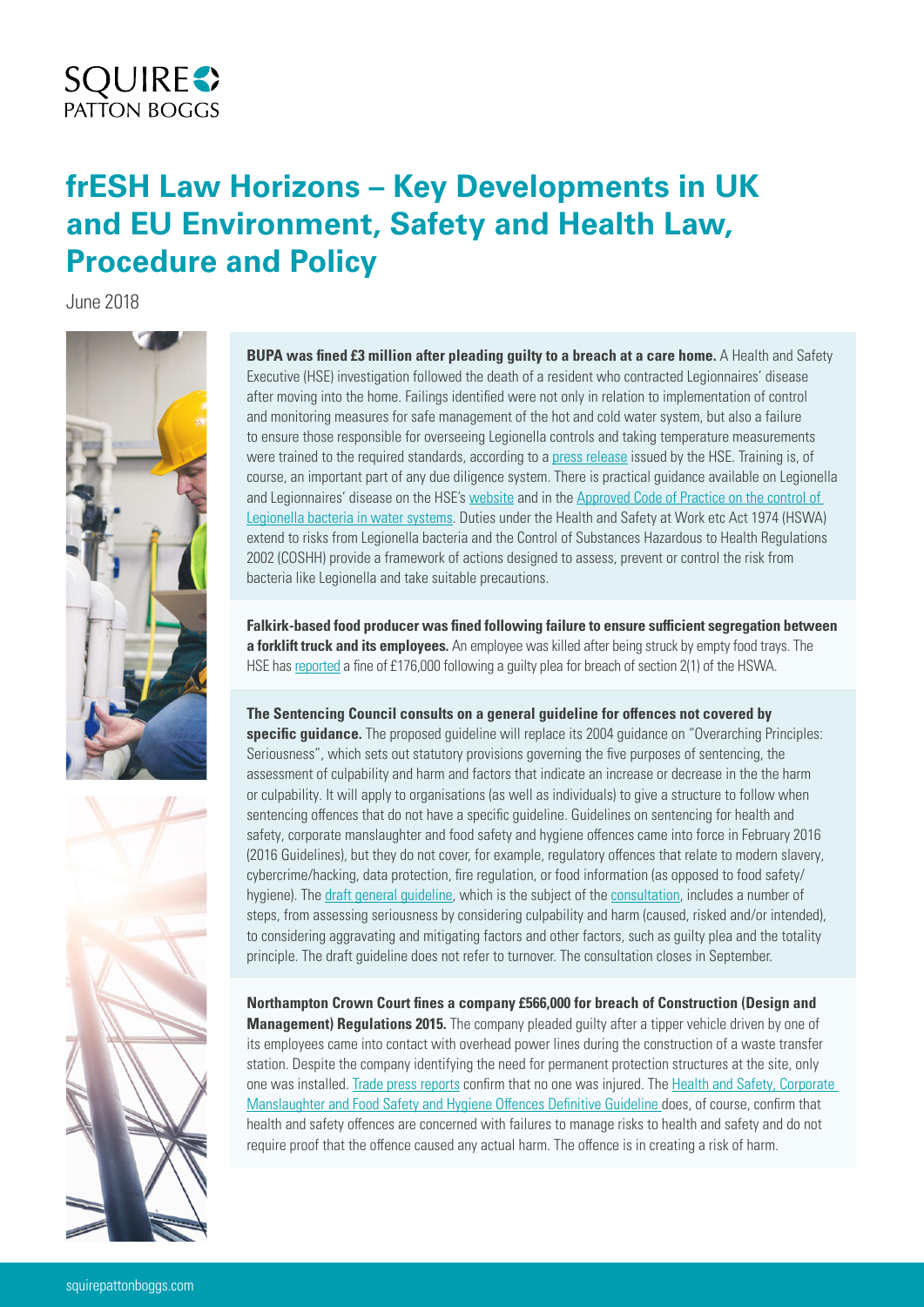

**Building company fined £500,000 after exposing workers to risk of Hand-Arm Vibration Syndrome.** Balfour Beatty Utility Solutions Ltd was fined after the HSE found that workers at the company were exposed. There was also a significant cost award of £195,000, following a guilty plea to breach of both the HSWA and the Reporting of Injuries, Diseases and Dangerous Occurrences Regulations 1995. The HSE said this was a particularly serious case because of the extent and duration of the failures, according to its [press release](http://press.hse.gov.uk/2018/balfour-beatty-utility-solutions-ltd-fined-half-a-million-pounds-after-exposing-workers-to-debilitating-condition/). It notes worker exposure is from hand-held power tools, including certain saws, compactor plates, rammers and/or jack hammers, used to access utility services running underneath public highways and to repair/replace street lighting.

**[The Breaching of Limits on Ticket Sales Regulations 2018](http://www.legislation.gov.uk/ukdsi/2018/9780111168950) will come into force on 5 July 2018.** The regulations introduce a new criminal offence for the use of software to purchase UK recreational, sporting or cultural event tickets in excess of any maximum ticket sale limits established by the event organiser. The penalty for breach is a fine (unlimited in England and Wales, but a maximum of £50,000 in Scotland).

**[Devon construction company fined over a safety risk](http://squireresearch.infongen.com/Newsletters/Article/Show?nid=NL_28174362827&sid=SC_28606150933&aid=AR_30876853242&ui=NPVLc0Vs%2F4zXcPwsGw48jafrjMNdX%2BAJSFxakfmKC04%3D&h=LuOoeUHDiabL%2F2WW1j7pxS65xwM%3D) connected with maintenance of vehicles.**  The HSE has [reported](http://press.hse.gov.uk/2018/devon-construction-company-fined-over-safety-risk/) that Exeter Crown Court imposed a £60,000 fine (and a cost order of £70,000) on the company, which it alleged placed employees and members of the public at risk of serious injury by failing to suitably maintain its fleet of lorry mounted elevated work platforms (MEWPs). Its investigation (carried out after a fatal incident at the company in 2014) found there was a lack of planned preventative maintenance systems and workers had not been given adequate training or information on how to use or maintain the machines, although there was no suggestion that the failings caused the fatal accident. The HSE has previously included guidance on MEWPs on its [website](http://www.hse.gov.uk/construction/safetytopics/mewp.htm).

**Wastepaper company fined £250,000 following the death of an employee inside a compaction chamber of a bailing machine.** After the hearing, the HSE inspector issued a [reminder](http://press.hse.gov.uk/2018/company-prosecuted-after-worker-killed/?cr=30-May-2018&eban=govdel-press-release&utm_content=&utm_medium=email&utm_name=&utm_source=govdelivery&utm_term=) that: "Employers should make sure they properly assess and apply effective control measures to minimise the risk from dangerous parts of machinery" and that "maintenance work should only be carried out when the piece of equipment is isolated and confirmed safe."

**New offence of supplying a vehicle with a device to circumvent emissions tests.** The [Road](http://www.legislation.gov.uk/uksi/2018/673/contents/made)  [Vehicles \(Defeat Devices, Fuel Economy and Type-Approval\) \(Amendment\) Regulations 2018](http://www.legislation.gov.uk/uksi/2018/673/contents/made) mainly come into force on 1 July 2018 and the offence will be punishable by a fine and/or up to three months' imprisonment. There are also provisions for civil penalties of up to £50,000 per offence. The Department for Transport (DoT) [news story](https://www.gov.uk/government/news/tough-regulations-brought-in-to-crack-down-on-emissions-cheats) notes that, following allegations in 2015 that a car manufacturer was using software that caused car engines to behave differently during emissions tests, it tested a range of the most popular diesel vehicles in the UK and found that no other manufacturer tested was using a similar strategy.

**International Bar Association launches a report into whistleblowing protections and how jurisdictions can develop and improve legislative frameworks.** Their discussions have heard reports of lawyers hampering proper investigations into employee allegations of wrongdoing, according to a *Law Society Gazette* [report.](https://www.lawgazette.co.uk/law/corrupt-and-elusive-lawyers-hampering-whistleblowing-protections/5066418.article) There are various whistleblowing helplines to regulators and other organisations in the UK, including [Food Crime Confidential,](https://www.food.gov.uk/safety-hygiene/food-crime) [Action Fraud](https://www.actionfraud.police.uk/) (for fraud and cybercrime) and [Public Concern at Work](http://www.pcaw.org.uk/) (a whistleblowing charity that encourages workplace whistleblowing).

**New laws to restrict drones flying above 400 feet and within 1 kilometre of airport boundaries.** The DoT [reports](https://www.gov.uk/government/news/new-drone-laws-bring-added-protection-for-passengers) that the limits are being introduced to help ensure drones are used safely. It recognises that drones are currently being used for a broad range of purposes across different industry sectors, including

site and tower inspections and improving track maintenance. The changes will come into effect on 30 July 2018. The new laws will require owners of drones weighing 250 grams or more to register with the Civil Aviation Authority (CAA) and for drone pilots to take an online safety test to ensure the UK's skies are safe from irresponsible flyers. These requirements will come into force on 30 November 2019.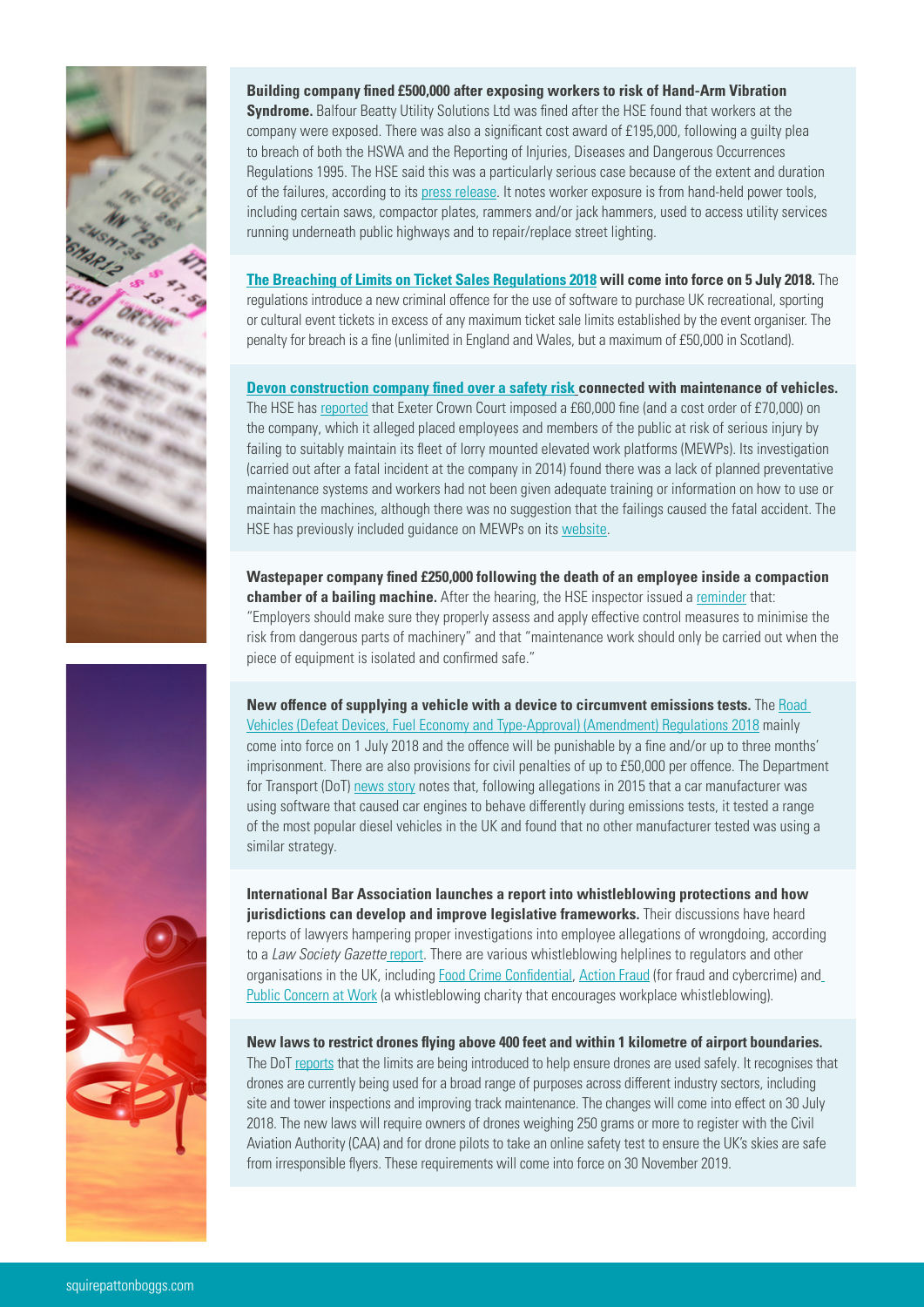

**Fines for a construction firm and its director for failure to comply with prohibition notices.** An investigation by the HSE found that D & S Building Solutions Ltd and its director had not taken any steps to comply with two prohibition notices prohibiting any work near the open edge of an excavation, and had not taken measures to prevent dislodgement of materials and collapse of the excavation, according to its [report](http://press.hse.gov.uk/2018/construction-firm-and-director-fined-for-failure-to-comply-with-prohibition-notices/). This case is a reminder both that (i) it is an offence under the HSWA to contravene any requirement or prohibition imposed by an improvement notice or a prohibition notice, and (ii) where an offence committed by a company is proved to have been committed with the consent or connivance of, or to have been attributable to any neglect on the part of, any director, they as well as the body corporate shall be guilty of that offence and shall be liable to be proceeded against and punished accordingly.

**Impact assessment of Fraud, Bribery and Money Laundering Offences Definitive Guideline is published by the Sentencing Council.** The quideline came into force in October 2014 and the [impact assessment](https://www.sentencingcouncil.org.uk/wp-content/uploads/Fraud-Bribery-and-Money-Laundering-guideline-assessment.pdf) concludes that the analysis for a number of offences does show evidence of changes in severity of sentence, but this does not seem to be a causal effect of the guidelines. The impact assessment also notes that over the whole period analysed, there were some notable changes in sentencing practice, in particular, for all the offences considered there was a large increase in the percentage receiving suspended sentence orders, so that by 2015 more than a quarter received these disposals. It is worth noting that whether the Bribery Act 2010 is deterring bribery in the UK and abroad and being adequately enforced (without unintended consequences) is a question being asked by the House of Lords Select Committee's [call for evidence](https://www.parliament.uk/documents/lords-committees/Bribery-Act-2010/Bribery-Call-for-Evidence.pdf).

**Circular Economy Task Force presents a [report](http://www.green-alliance.org.uk/resources/Completing_the_circle.pdf) that recycled plastic could supply nearly three-quarters of UK demand.** The UK business-led group, convened by the think tank Green Alliance and including the British Plastics Federation (BPF) Recycling Group, argues that the government's focus on recycling targets, which simply "push" material into the waste management system, fails to develop a market for the plastic collected, leading to waste of valuable resources and pollution problems. It recommends three new measures to complement recycling targets and ensure more plastic is recovered and used in the UK: (1) a market stabilisation fund to de-risk investment in the market, (2) short-term support to kick-start the plastic reprocessing market, and (3) mandatory recycled content requirements for all plastic products and packaging. A long-term strategy should provide certainty for investors and facilitate new collaborative problem solving.

**EU Circular Economy Package of waste legislation [published](https://eur-lex.europa.eu/legal-content/EN/TXT/?uri=OJ:L:2018:150:TOC) in** *Official Journal of the European Union*. It will enter into force on 4 July 2018. EU member states, as well as the non-EU members of the European Economic Area (EEA) Norway, Iceland and Liechtenstein, will have two years from that date to transpose the legislation into national law, with certain exceptions (please also see frESH Law Horizons [January](https://www.squirepattonboggs.com/en/insights/publications/2018/01/fresh-law-horizons-key-developments-in-environment-safety-and-health-law-and-procedure) 2018 and [February](https://www.squirepattonboggs.com/en/insights/publications/2018/02/fresh-law-horizons-key-developments-in-uk-and-eu-environment-safety-and-health-law-and-procedure) 2018).

**European Commission [adopts proposal](https://ec.europa.eu/info/designing-next-research-and-innovation-framework-programme/what-shapes-next-framework-programme_en) for Horizon Europe, the (ninth) Framework Programme for Research and Innovation.** It foresees €100 billion of funding, including for environmental research. The proposed specific programme implementing it includes an implicit negative reference to plastic. It identifies as one area of intervention: "Strengthened resilience of marine ecosystems thereby ensuring seas and ocean health, combating and mitigating the effects of natural and human pressures like pollution and plastics, eutrophication, acidification, seas and oceans warming, sea level rise, considering the intersection between land and sea and fostering a circular approach". The European Commission made the proposal as part of the next [EU long-term budget,](https://ec.europa.eu/commission/future-europe/eu-budget-future_en) the Multiannual Financial Framework.

**EU environment ministers in the [Council of the European Union adopt conclusions,](http://dsms.consilium.europa.eu/952/system/newsletter.asp?id=3935320D31373332300D32333033310D35333531390D39323535390D300D654D35314B33384A615048370D310D0D300D37393339360D372E372E302E31383939320D31) which primarily react to the European Commission's Plastics Strategy and the Interface between Chemical, Product and Waste legislation.** In the policy document, the council also welcomed the European Commission's legislative proposal on single-use plastic and committed "to deploy its best efforts for a rapid examination", using slightly stronger diplomatic language than in a previous draft. The single-use plastic proposal is amongst the last to enter the ordinary legislative procedure before the elections to a new European Parliament (EP) in May 2019. The European Commission has urged the EU co-legislators, council and EP to give it priority in order to conclude the legislative process.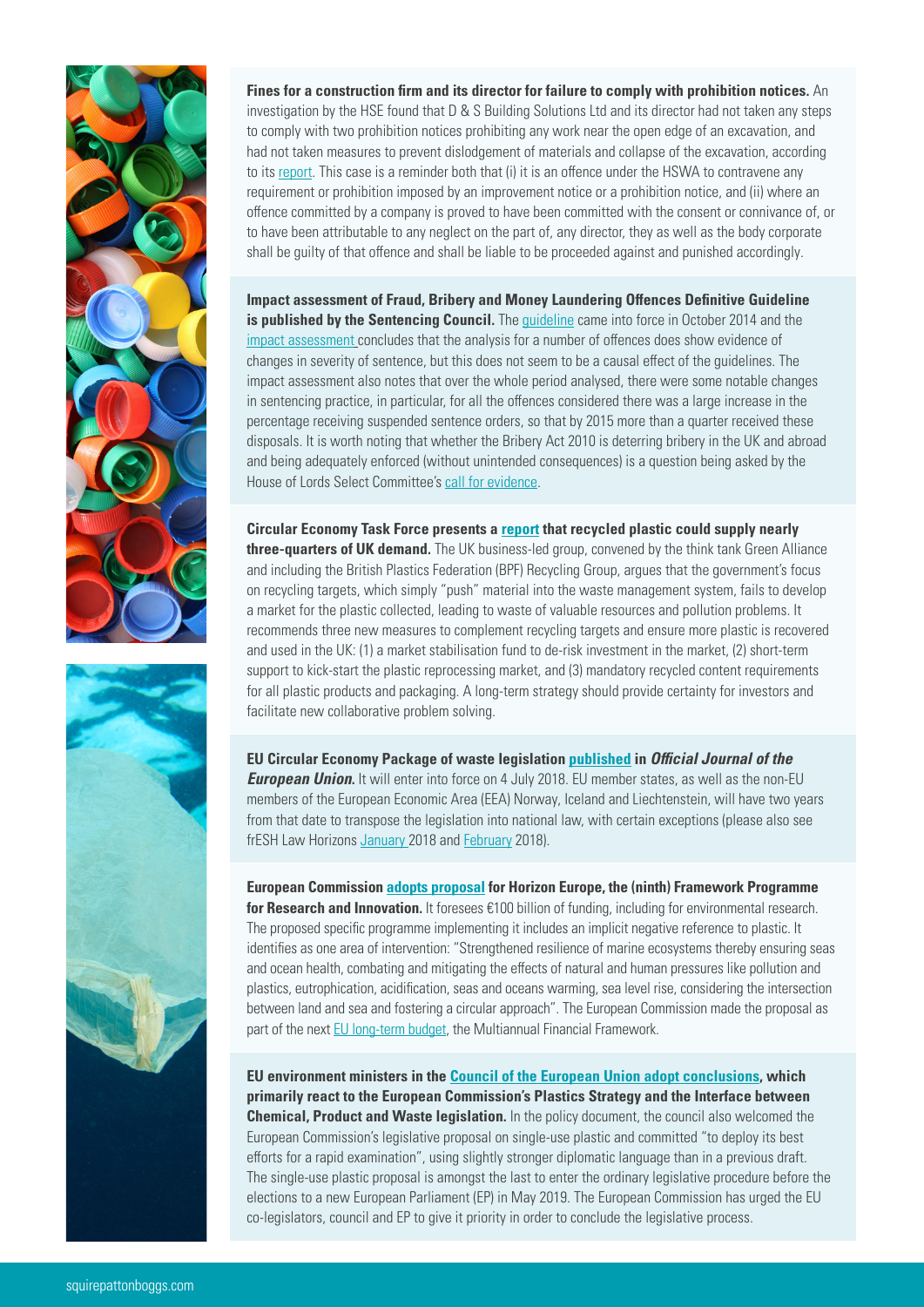

**Canada, France, Germany, Italy, the UK and the [EU](https://www.consilium.europa.eu/en/press/press-releases/2018/06/09/the-charlevoix-g7-summit-communique/) endorsed a [global plastic charter](https://g7.gc.ca/en/official-documents/charlevoix-blueprint-healthy-oceans-seas-resilient-coastal-communities/#a1) at the G7 Summit in Canada.** The US and Japan did not support the document. It includes non-legally binding commitments to work with industry "towards" 100% reusable, recyclable or, where viable alternatives do not exist, recoverable plastics by 2030; to recycle and reuse at least 55% of plastic packaging by 2030; to recover 100% of all plastics by 2040; and significantly reduce the "unnecessary use" of single-use plastic, taking into account the full environmental impacts of alternatives.

**European Commission and UN Environment have agreed on a [2018 Roadmap on Healthy,](http://ec.europa.eu/environment/marine/international-cooperation/pdf/2018_UNEP_EU_roadmap.pdf)  [Productive and Resilient Oceans](http://ec.europa.eu/environment/marine/international-cooperation/pdf/2018_UNEP_EU_roadmap.pdf).** It sets out a timetable for their cooperation over the next year. With regard to plastics, it foresees that the two organisations will cooperate on reducing plastic waste and marine litter activities and organise an event on plastic economy at the Ad-hoc Expert Working Group on microplastics and marine litter (November 2018).

**European Parliament's Environment Committee (ENVI) discusses Rapporteur Julie Girling's (EPP, UK) [draft report](http://www.europarl.europa.eu/sides/getDoc.do?type=COMPARL&mode=XML&language=EN&reference=PE622.205) on the [European Commission's proposal](https://ec.europa.eu/info/law/better-regulation/initiatives/com-2018-144_en) for a recast of the Regulation on Persistent Organic Pollutants (POPs) 850/2004.** It welcomed the proposed new role of the European Chemicals Agency (ECHA) in dealing with such substances.

**[Commission Regulation 2018/831](https://eur-lex.europa.eu/legal-content/EN/TXT/?qid=1530100611284&uri=CELEX:32018R0831) amends Regulation 10/2011 on plastic materials and articles intended to come into contact with food.** It modifies the list of substances authorised for this purpose, adding the following substances: 1,2,3,4-tetrahydronaphtalene-2,6-dicarboxylic acid, dimethyl ester; [3-(2,3-epoxypropoxy)propyl]trimethoxy silane and amends the entries concerning substances no. 822 and 974, now applying to: Perchloric acid, salts, and phosphorous acid, mixed 2,4-bis(1,1 dimethylpropyl)phenyl and 4-(1,1- dimethylpropyl)phenyl triesters, respectively. It also provides that plastic materials and articles complying with the existing legislation may still be placed on the market until 26 June 2019 and may remain on the market until exhaustion of stocks.

**[ECHA add eight new substances of very high concern \(SVHC\) to the Candidate](https://echa.europa.eu/-/ten-new-substances-added-to-the-candidate-list?_cldee=a2VuLmh1ZXN0ZWJlY2tAc3F1aXJlcGIuY29t&recipientid=lead-58a4f4e0c0e0e71180fa005056952b31-84f03342ed9e4ab8a065d1f6ad5840df&esid=259cce5e-e479-e811-8100-005056952b31&urlid=0) List following the identification by the ECHA Member State Committee (MSC).** The substances include Octamethylcyclotetrasiloxane (D4), Decamethylcyclopentasiloxane (D5), Dodecamethylcyclohexasiloxane (D6), Lead, Disodium octaborate, Benzo[ghi]perylene, Terphenyl hydrogenated and Ethylenediamine (EDA). Two further substances, Benzene-1,2,4-tricarboxylic acid 1,2 anhydride (trimellitic anhydride; TMA) and Dicyclohexyl phthalate (DCHP), were also added to the list, having been identified as SVHC by the European Commission due to their respiratory sensitising properties and reproduction and endocrinedisrupting properties, respectively.

**ECHA Forum for Exchange of Information on Enforcement (Forum) [decide to](https://echa.europa.eu/-/inspectors-decide-to-check-internet-sales-of-chemicals?_cldee=a2VuLmh1ZXN0ZWJlY2tAc3F1aXJlcGIuY29t&recipientid=lead-58a4f4e0c0e0e71180fa005056952b31-84f03342ed9e4ab8a065d1f6ad5840df&esid=259cce5e-e479-e811-8100-005056952b31&urlid=4) carry out new enforcement project on online sales.** The Forum is composed of representatives from each member state. The eighth major Forum enforcement project (REF-8) will concentrate on online sales of substances, mixtures and articles because of the high rate of non-compliance detected in the Forum's pilot project on internet sales. The detailed scope of REF-8 is yet to be defined. It is expected to include restrictions and labelling duties for hazardous chemicals. The project will be prepared in 2019 and carried out in 2020, with the report expected by the end of 2021.

**European Commission [propose](https://ec.europa.eu/info/law/better-regulation/initiatives/com-2018-340_en) a directive on the reduction of the impact of certain plastic products on the environment.** If adopted, it would ban six kinds of single-use plastic items and regulate other categories in various ways to reduce their consumption. Read [our briefing](https://www.squirepattonboggs.com/en/insights/publications/2018/05/eu-to-restrict-throwaway-plastic-products-legislative-proposal-on-single-use-plastic-and-fishing-gear) on the proposal.

**Environment Agency (EA) launches a [consultation](https://consult.environment-agency.gov.uk/environmental-permitting/standard-rules-consultation-no-17/) for new standard rules for medium combustion plants and specified generators.** This follows the new legislation introduced in January to implement the Medium Combustion Plants Directive. Anyone likely to be affected by this extension to the permitting regime should consider the permit conditions that are being proposed.

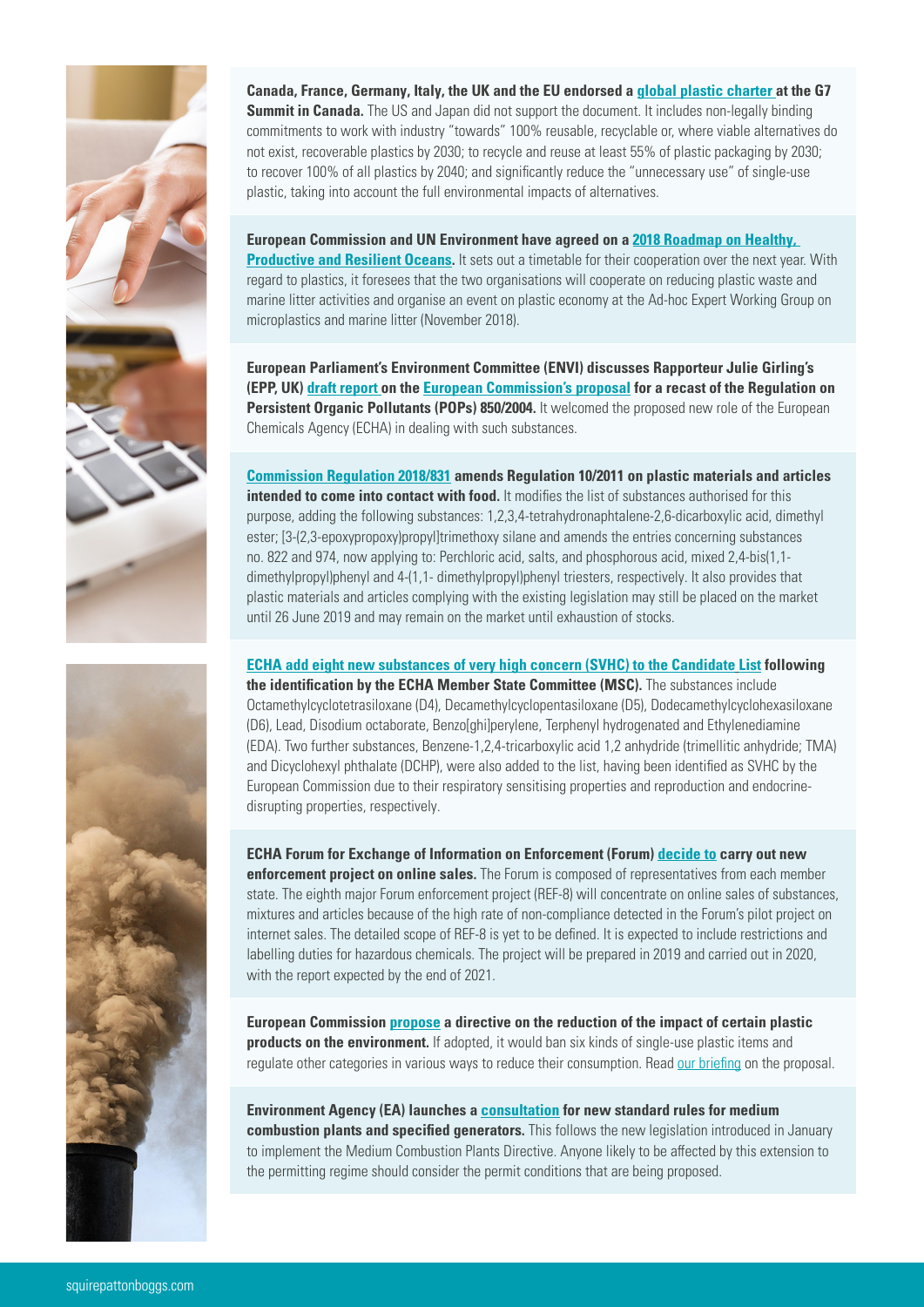

**EA updates its [guidance on offence response options](https://www.gov.uk/government/publications/environment-agency-enforcement-and-sanctions-policy).** The guidance sets out the enforcement options available for the different environmental offences regulated by the EA. The document now reflects the EA's new [Enforcement and Sanctions Policy](https://www.gov.uk/government/publications/environment-agency-enforcement-and-sanctions-policy) issued in April and is a useful guide to how the EA is likely to respond to different types of environmental offences and scenarios.

**Department for Environment, Food and Rural Affairs (Defra) publishes a [consultation](https://www.gov.uk/government/consultations/air-quality-reducing-nitrogen-dioxide-air-pollution-in-33-local-authorities-england) on reducing nitrogen dioxide air pollution in 33 English local authorities.** The consultation invites comments and evidence on potential measures that could be taken to reduce this pollution to within legal limits in the shortest time possible. The consultation closed on 26 June 2018.

**Defra publishes [consultation](https://consult.defra.gov.uk/eu/environmental-principles-and-governance/) on new post-Brexit environmental body designed to hold the government to account on the environment, together with plans for a set of environmental principles to underpin environmental regulation and policy.** Key aspects of the proposals are that a draft bill creating a new statutory policy statement on environmental principles and the new environmental body will be published in the autumn; it is clear that the new body will not be in place by Brexit, but it should be introduced by the end of 2020; the body's enforcement powers will not (at least initially) extend to taking the government to court, but it will instead issue advisory notices; this body will only cover England, but the devolved administrations may adopt a similar approach or choose to be covered by it; and, finally, the environmental principles may not be enshrined in primary legislation, but may only be policy statement. The Environmental Audit Committee has also launched [an inquiry](https://www.parliament.uk/business/committees/committees-a-z/commons-select/environmental-audit-committee/inquiries/parliament-2017/environmental-governance-17-19/) into the proposals for this new environmental watchdog and the environmental principles which it aims to conclude in time to report before the government's consultation closes on 2 August 2018.

**DEFRA publishes a [new Clean Air Strategy](https://consult.defra.gov.uk/environmental-quality/clean-air-strategy-consultation/).** Key aspects of the strategy are to halve by 2025 those living in areas where conentrations of particulate matter exceed 10 micrograms per cubic meter of air, new automotive standards at international level to reduce microplastics and new monitoring technologies and messaging systems to provide public information on air quality. The consultation is open until 14 August 2018.

**Ten families from Europe, Kenya and Fiji have reportedly filed legal [actions](https://peoplesclimatecase.caneurope.org/) against the EU over global warming threats to their homes and livelihoods.** Around 30 claimants insist the EU must do more to limit climate change caused by greenhouse gas emissions, and point to drought, glacier melt, sea level rise and flooding that will worsen as temperatures rise. The litigants are claiming climate protection rather than damages, and have asked the court to declare that various pieces of EU legislation, including the EU Emissions Trading Scheme Directive, are null and void.

**EA publishes the [guidance](https://assets.publishing.service.gov.uk/government/uploads/system/uploads/attachment_data/file/709756/Recording_non-compliance_using_the_Compliance_Classification_Scheme.pdf) it gives its staff on how to classify permit breaches.** The internal guidance document explains how the EA's Compliance Classification Scheme (CCS) works. The EA stated that it published the guidance in the interests of transparency and to help customers understand the CCS scoring system. This could be useful for companies that receive CCS notifications, to check if they agree with the FA's classification.

**UK Parliament's Environmental Audit Committee [recommend](file:///Volumes/Office-1/Job%20Bags/2018/6%20June%20-%2030841/31083%20-%20CS%20-%20FrESH%20Law%20Horizons%20-%20Newsletter/Word%20Docs/t.uk/business/committees/committees-a-z/commons-select/environmental-audit-committee/news-parliament-2017/greening-finance-report-published-17-19/)s that the government should make it mandatory for large companies and pension funds to report their exposure to climate change risks.** The committee expressed concerns that current rules encourage short-term thinking while neglecting concerns such as sustainability. It recommended that new rules on climate change disclosure should be in place by 2022.

**EA plans to revoke four abstraction licences totalling almost 30,000 cubic metres of water a year.** As part of its wider review of abstraction licences, the EA plans to revoke or reduce licences where the amount of water allowed by the licence has historically been underused, and where abstraction is damaging the environment. The current revocations relate to four farmers in the Midlands.